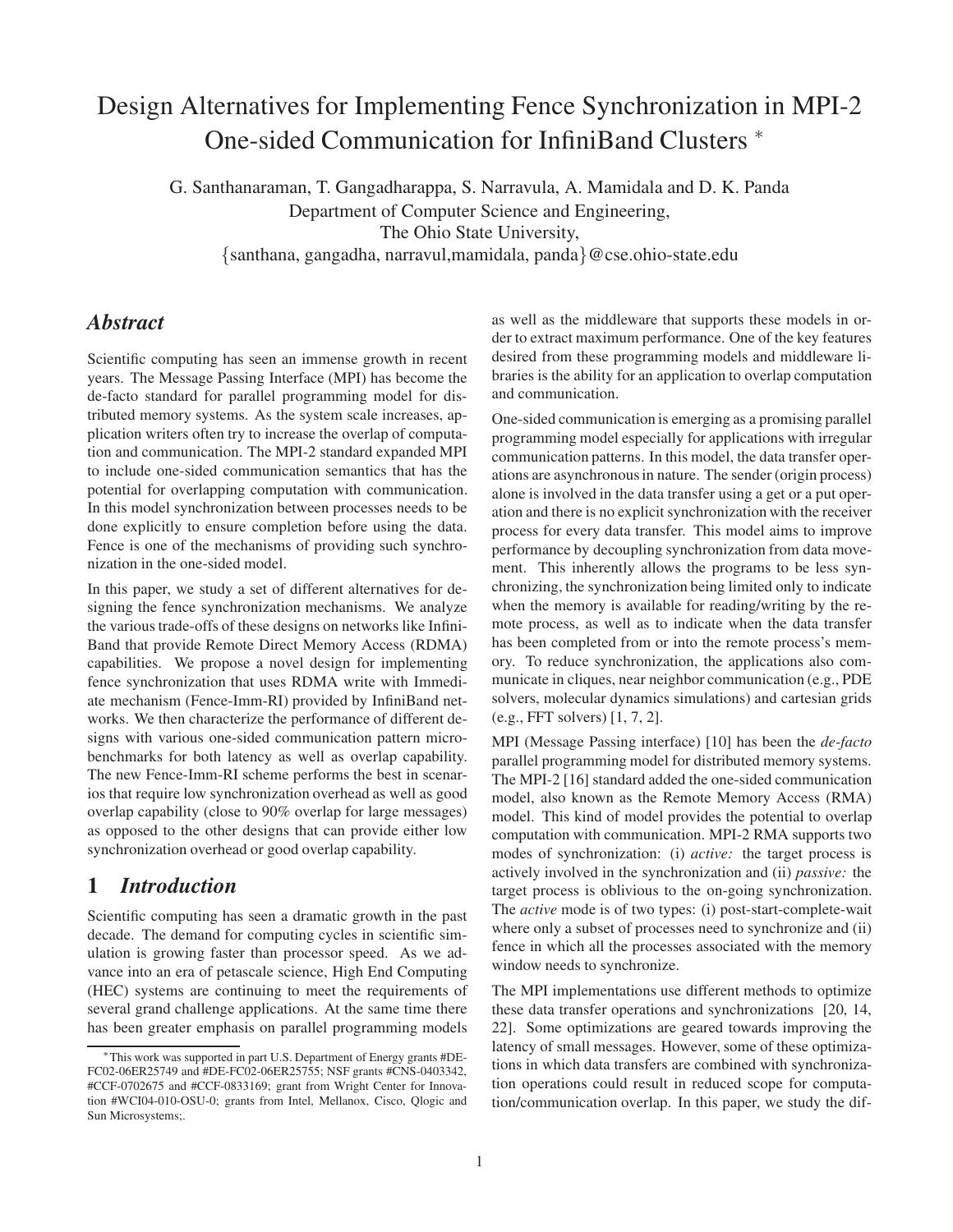ferent alternatives for designing and implementing an efficient *fence* method of synchronization for one-sided operations.

In the area of high performance networking, InfiniBand [13] has emerged as a popular choice and is currently powering several of the top supercomputers. The InfiniBand Architecture (IBA) provides Remote Direct Memory Access (RDMA) capability with which we can directly access the remote address space. This is a perfect semantic fit for the one-sided data transfer operations and provides low latency. However, RDMA operations pose a challenge in implementing the synchronization operations. The semantics of a fence synchronization state that all the data operations complete locally and all the issued operations complete remotely before the remote process can come out of the synchronization phase. In the context of RDMA operations, checking for remote completion pose challenges. Some of the existing fence designs circumvent this by sending completion or finish notification messages that indicate that all previous messages on this channel have been received. However this can lead to message flooding especially in large scale deployments. InfiniBand also provides RDMA write with Immediate mechanism (RI) which is an extended RDMA operation. In this paper, we leverage this mechanism to signal remote completions to implement fence synchronization.

In particular, we make the following contributions in this paper:

- Evaluate various design choices for implementing fence synchronization on modern interconnects.
- Design a novel fence synchronization that leverages InfiniBand's RDMA Write with Immediate primitives.
- Characterize the performance of the designs with several one-sided communication pattern benchmarks.

We perform a detailed performance evaluation of the different designs with various one-sided communication pattern microbenchmarks for both latency as well as overlap capability. The new Fence-RI scheme performs the best in scenarios that require low synchronization overhead as well as good overlap capability (up to 90% overlap for large messages) as opposed to the other designs that can provide either low synchronization overhead or good overlap capability.

The rest of this paper is organized as follows: In Section 2 we provide the background for our work. The design issues are discussed in detail in Section 3. The experimental evaluations are presented in Section 4. The related work is discussed in Section 5. Conclusions and future work are presented in Section 6.

# **2** *Background*

In this section we briefly describe the required background for our work. In particular, we describe the necessary details of InfiniBand, MPI-2 One-sided communication, fence synchronization mechanism and MVAPICH2.

### **2.1** *InfiniBand*

The InfiniBand Architecture (IBA) [13] is an industry standard that defines a System Area Network (SAN) to design clusters offering low latency and high bandwidth. IBA supports two types of communication semantics: Channel Semantics (Send-Receive communication model) and Memory Semantics (RDMA communication model). Remote Direct Memory Access (RDMA) [12] operations allow processes to access the memory of a remote node process without intervention by the remote node CPU. These operations are transparent at the remote end since they do not involve the remote CPU in the communication. IBA supports both RDMA Write and RDMA Read. These operations offer a good semantic match for MPI-2 one-sided Put and Get operations. In addition to these, InfiniBand also provides RDMA Write with Immediate operations which offers the flexibility of providing notification that the data has reached the memory in addition to directly placing the data in the remote memory. In this paper we explore using this remote notification capability to optimize the fence synchronization.

### **2.2** *MPI-2 One-Sided Communication*

In MPI one-sided communication (also referred to as remote memory access or RMA), the origin process (the process that issues the RMA operation) can access a target process' remote address space directly. In this model, the origin process provides all the parameters needed for accessing the memory area on the target process (also referred to as *window*) using an *MPI Put*, *MPI Get* or *MPI Accumulate* operation. The completion of these operations is guaranteed by explicit synchronization calls. One-sided semantics require that these memory accesses happen within an *access epoch* and an *exposure epoch* on the origin and target process, respectively. MPI-2 semantics mandate that these data transfer operations must be used with one of the following synchronization mechanisms: (i) fence synchronization, (ii) post-start-wait-complete and (iii) lock-unlock. The first and second mechanisms are referred to as active synchronization since the target process is actively involved during synchronization. The third mechanism using lock-unlock is referred to as passive synchronization since the target process is not involved during synchronization. In this paper we focus on one-sided communication with fence synchronization mechanism.

### **2.3** *Fence Synchronization*

Fence is an active synchronization method which is collective over the communicator associated with the window object. Fig. 1 shows a typical fence usage scenario. The first fence call makes sure that the window on the remote process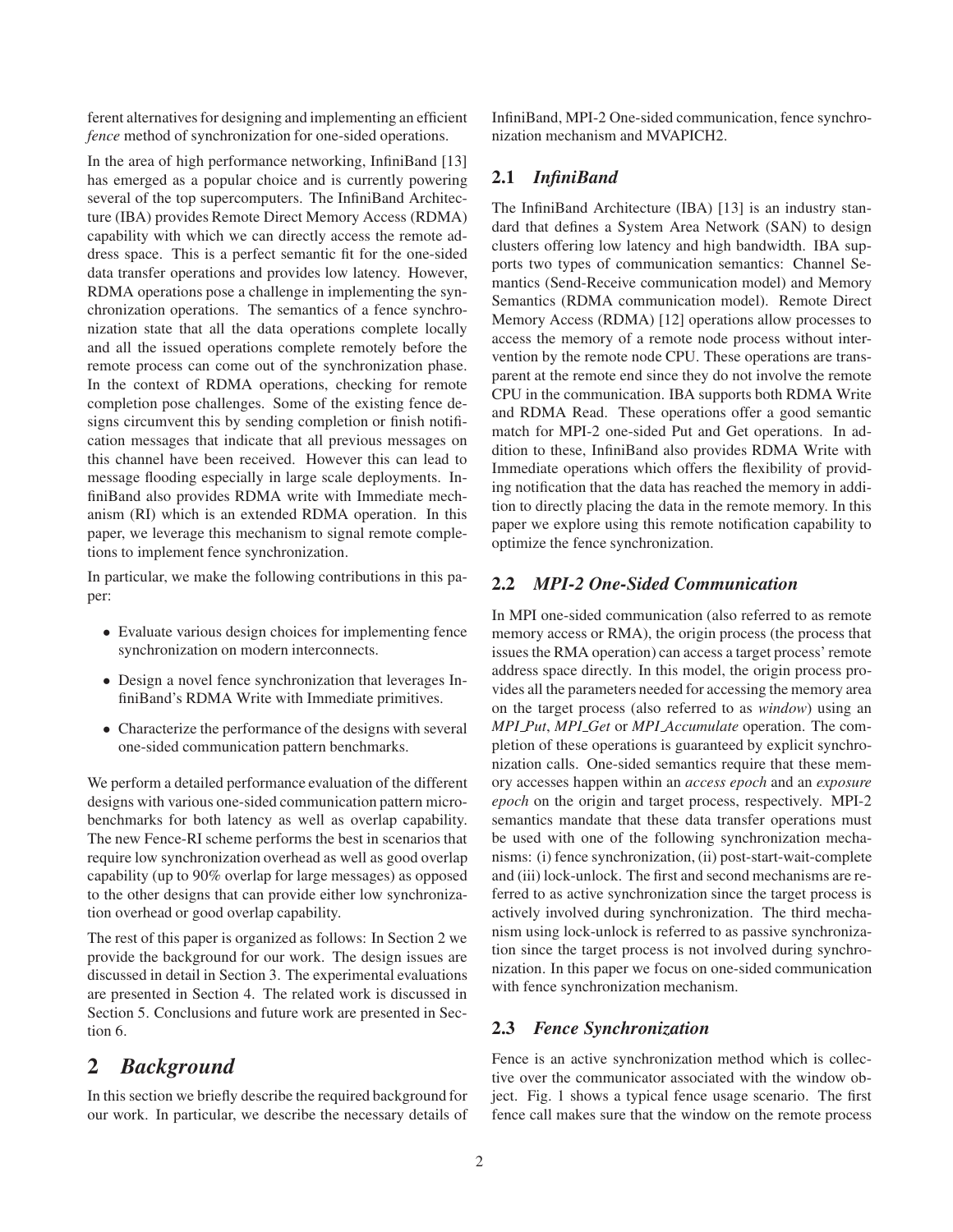

|  | Figure 1: An Example of Fence Usage |  |  |
|--|-------------------------------------|--|--|
|--|-------------------------------------|--|--|

is ready to be accessed. A process may issue one-sided operations after the first call to fence returns. The next call to fence or the second fence completes the one-sided operations issued by this process as well as the operations targeted at this process by other processes. An implementation of fence synchronization must support the following semantics: A onesided operation cannot access a process's window until that process has called fence, and the second fence on a process cannot return until all processes needing to access that process's window have completed doing so. In addition, the second fence also needs to start the next access epoch as shown in Fig. 1. The one-sided Put operations are issued within the fence epochs. In the figure  $Put(x)$  indicates a Put operation to Process: $(x)$ .

### **2.4** *MVAPICH2*

MVAPICH2 is a high performance implementation of MPI-2 over InfiniBand. The implementation is based on MPICH2. As a successor of MPICH [9], MPICH2 [3] supports MPI-1 as well as MPI-2 extensions including one-sided communication. In addition MVAPICH2 supports efficient one-sided communication by taking advantage of InfiniBand RDMA Write and RDMA Read operations. MVAPICH2 is available as an open source distribution and is currently being used by more than 940 organizations worldwide including several several high end computing platforms [18].

### **3** *Design Alternatives*

In this section we discuss the design choices for implementing fence mechanisms, identify the limitations and propose our optimizations.

In the MPI implementations derived from MPICH2 [3, 18, 22], there are two options for implementing fence: i) Deferred and ii) Immediate. In the Deferred approach, all the operations and synchronizations are deferred till the subsequent fence. In the Immediate method, the synchronization and communication operations happen as they are issued. We explore the design issues involved in both these approaches.

As described in the previous section, a fence call needs to provide two functionalities, (i) it completes the previous epoch i.e. it ensures that all the preceding RMA operations have completed and (ii) it begins the next exposure epoch.

Next we describe the design for implementing fence using the Deferred Approach.

### **3.1** *Deferred Method using two-sided communication (Fence-Def)*

In this design, the first fence call does nothing and returns immediately. All the ensuing one sided operations are queued up locally. All the work is done in the second fence, where each process goes through its list of queued operations to determine its target processes. This information is stored in an array and in the second fence operation a MPI Reduce scatter operation is performed to let every other process know if it is the target of RMA operations from this process. The remote process can then wait for the RMA operations from these nodes. The last RMA operation from each process is conveyed to the remote process by setting a flag in that RMA message. Since the deferred approach is based on two-sided, the remote process is involved in receiving the RMA message and by looking at the flag, it ensures that it has received all the messages from that process. Since all the RMA messages are queued and issued during the fence, certain optimizations can be done that can improve the latency of the messages as well as reduce the overhead of the fence operations. However, there is no scope for providing overlap using this approach. In this design there is a notion of a remote agent that can handle incoming onesided and synchronization messages and we refer to this two sided based design as *Fence-Def*.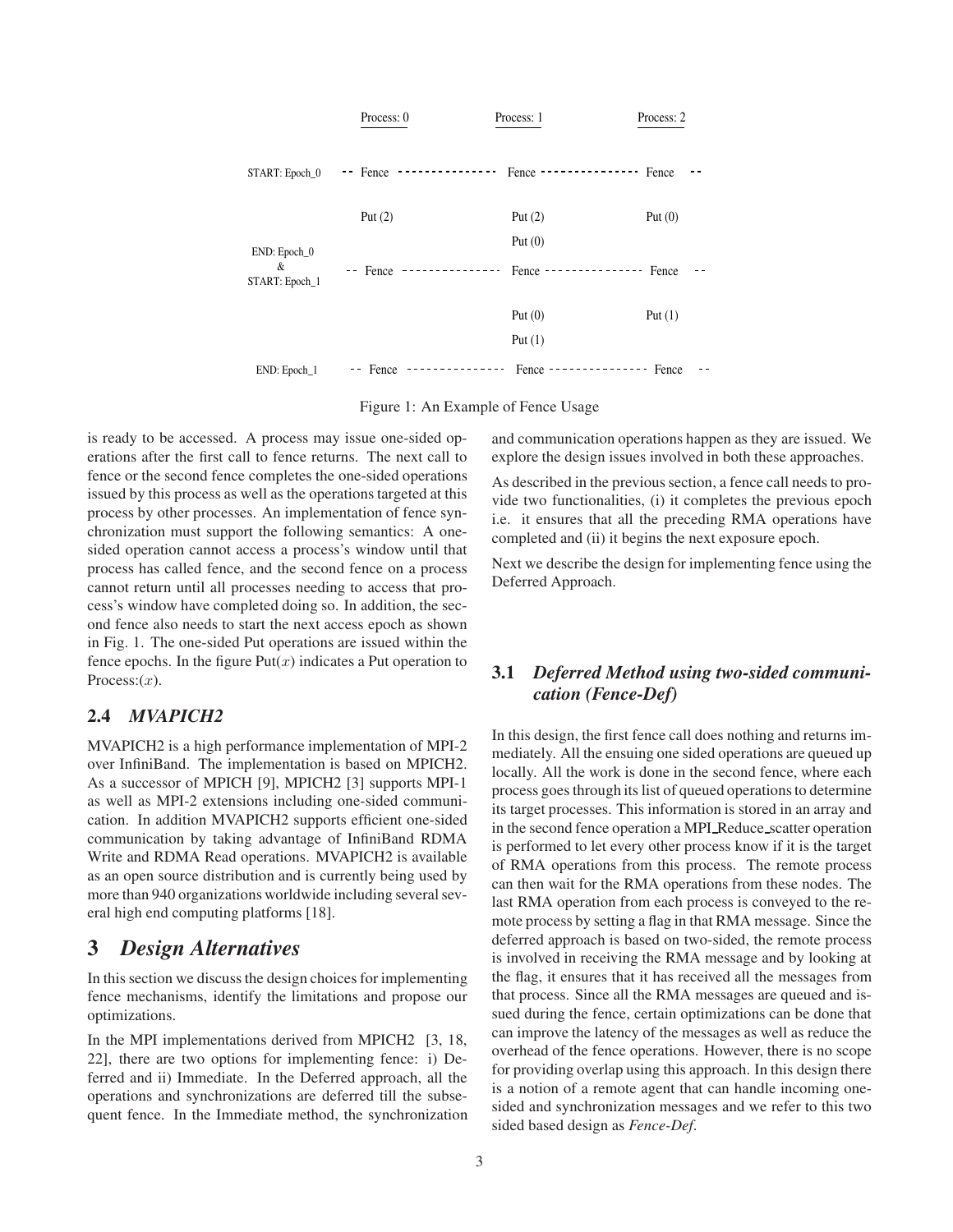### **3.2** *Immediate Method using RDMA Semantics*

Next we discuss fence implementations those use immediate approach and RDMA semantics of the interconnects for communication operations. This is the main focus of our work since we are interested in fence implementation on networks that support RDMA semantics.

One of the main challenges in designing fence for RDMA operations is the detection of remote completion of the Put operations.

One approach to handle remote completion is to wait for local completions and then issue a Barrier operation. This seems perfectly plausible as the Barrier is called after all the Puts are issued and completed. However this does not completely guarantee correctness as shown in Fig. 2. There is scope for the Barrier messages to overtake the Put issued to process 3 as the Barrier can be implemented in a hierarchical fashion and can complete earlier than the Put. If there is a hardware implementation of Barrier and the underlying hardware guarantees that the messages are not overtaken, only then this is a valid solution but not otherwise.



Figure 2: Barrier Messages overtaking Put

Another method of handling remote completion is by sending completion or finish notification messages that indicate that all messages on this channel have been received. There are some limitations of this approach with increasing scale.

#### **3.2.1** *Basic Design for Fence (Fence-Imm-Naive)*

The MVAPICH2 library takes advantage of RDMA Read and Write operations to improve the performance of contiguous Get and Put operations. These one-sided operations are issued immediately. The one-sided based implementation provides higher bandwidth for large put and get messages than the two sided based design (Deferred method) and also provides greater potential for overlap of computation and communication. The current fence implementation is based on this design and is shown in Fig. 3. In order to completely implement the fence usage semantics shown earlier in Fig. 1, we need to support the following two functionalities: i) ensure local and remote completion of operations in the current epoch and ii) indicate the beginning of the next access epoch.

In this approach, polling for local completions are done to make sure that the issued one-sided operations are completed locally. For Get operations which are implemented on top of RDMA Read, local completion is sufficient to indicate that the Get operations are complete. The Put operations which are based on RDMA Write need remote completions. To handle this, a finish message is sent on each channel on which a put operation is issued to indicate that it has sent all the messages on that channel. Since the RDMA write operations on the same channel are ordered, when the finish message is received, all the RMA operations issued previously to that node are assured to be completed. Polling for local completions is done to make sure that all the messages sent have completed locally. A Reduce scatter operation is used to let a process know if it is the target of RMA operations. The target node then waits for finish messages from all these nodes. At this point, the fence has finished completion of messages for that epoch. The next part is to indicate to all the other processes that the next epoch can begin and it is safe to access the window. The current design posts a flag to every other process to indicate that the window can now be safely accessed for the next epoch. This results in all pair-wise synchronization of the processes. This is a naive approach and leads to flood of messages in the network. We will refer to this approach as *Fence-Imm-Naive*.

This design has several drawbacks that need to be addressed. From the description of the design in the previous section, we can see that there could be two potential floods of messages during the fence. The first is a flood of finish messages to handle remote completion if the process is communicating with several peers. The second flood is the flood of messages to post a flag to indicate that the window can be accessed for the next epoch.

#### **3.2.2** *Fence Immediate with Optimization (Fence-Imm-Opt)*

As an optimization to this approach, we use a barrier instead of the pair-wise synchronization to indicate the beginning of the next epoch. This alleviates the second flood of messages described above. Fig. 4 describes this approach and is a more scalable solution since it uses O(logn) communication steps. We refer to this approach as *Fence-Imm-Opt*.

These approaches described above still has the issue of completion messages being sent on all the channels. As the number of processes scale to large number, this could become a bottleneck. We propose a new design that uses the remote notification provided by the InfiniBand networks to design a novel and scalable fence implementation.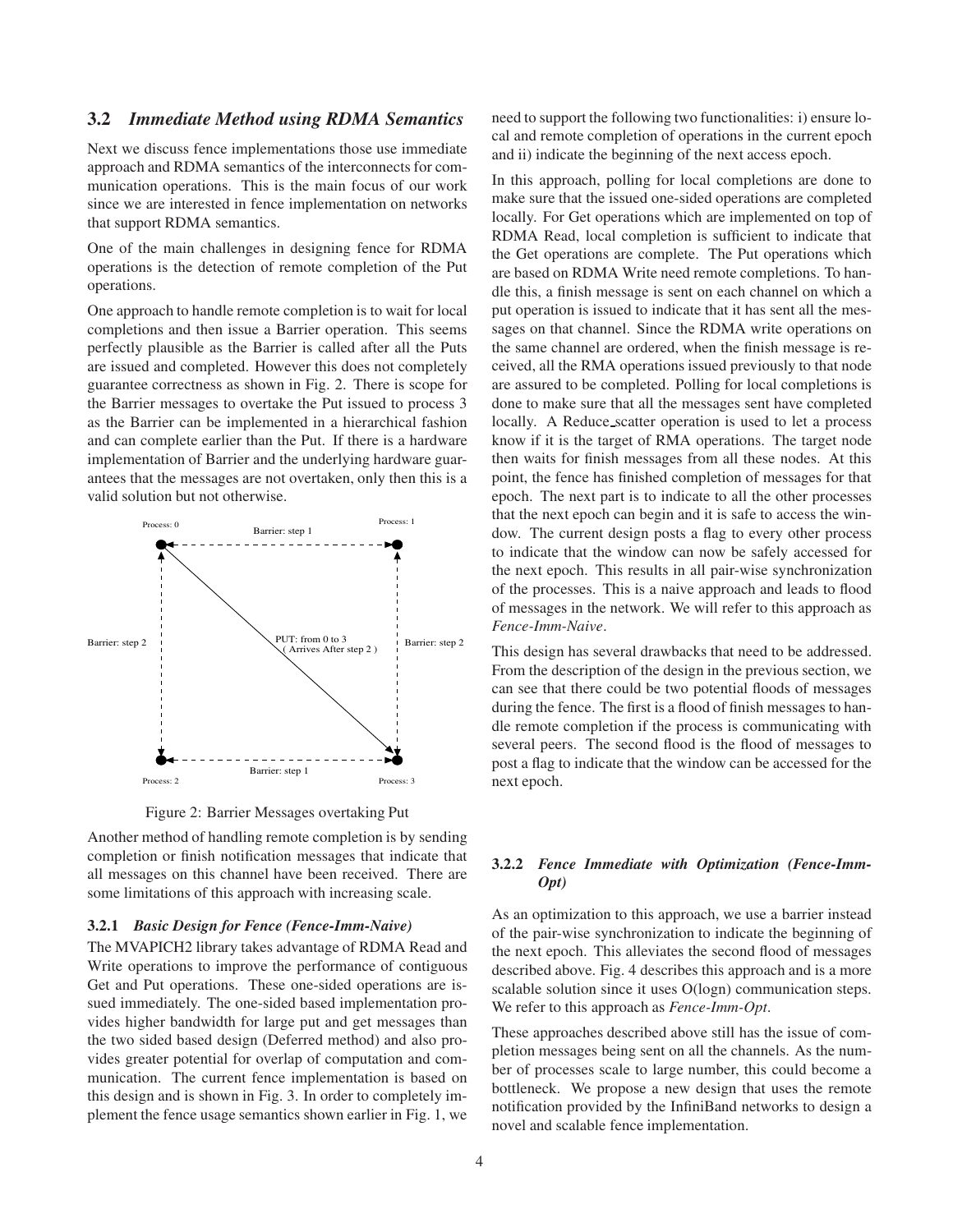

Figure 3: Fence-Imm-Naive

#### **3.2.3** *New Scalable Fence Design With Remote Notification (Fence-Imm-RI)*

In this section we describe our new scheme which is also an Immediate method, but offers greater scalability. The new fence implementation is shown in Fig. 5. The main design and implementations issues are as follows:

**Remote notification of one-sided operations:** As described earlier, one approach to handle remote notifications is by flushing all the channels using a finish message. However, this approach is not scalable as it could lead to a flood of messages. In this design, we use the RDMA Write with Immediate operations to issue Put operations which creates a completion entry on the remote node. After polling for local completions, the remote node is informed of the number of such operations from all the processes through an MPI AllReduce call. The remote node then polls till it receives completion notifications for that many number of RDMA write with Immediate operations. The completion of the Get operations is handled by waiting for local completions for the RDMA Read operations. This eliminates the first flood of messages.

**Notification of beginning of next epoch:** The next part is to indicate the beginning of the next epoch, i.e., to make sure that it is safe to access the window for the next epoch. It is to be noted that MPI calls provide assertions that can be used to give hints if there are no preceding or succeeding one-sided operations and in that case the fence can be optimized. Here we do not handle the assertions, but look at the general case. In our design, we use a MPI Barrier call to indicate the beginning of the next epoch. As mentioned earlier, typical Barrier implementation uses  $log(n)$  communication steps leading to a scalable solution. One trade-off of using this approach is that it forces everyone in the group to synchronize and we might lose out on some finer grain synchronization between a subset of members of the fence group.

**Preposting Receive Descriptors:** One issue with using RDMA Write with immediate functionality is the need to prepost receiver descriptors. We currently handle this issue by preposting a fixed number of receive descriptors initially and repost additional descriptors in the fence synchronization call. We post additional receives on receiving RDMA write completions. However, in cases where the fence synchronization is not called often and there are extremely large number of Put operations, there is a scenario in which we might run out of receive descriptors. One solution to this approach is to use the InfiniBand Shared Receive Queue (SRQ) mechanism [21] which allows efficient sharing of receive buffers across many connections. When the number of available buffers in the shared queue drops below a low watermark threshold, an interrupt can be generated and additional buffers are posted. Another approach is to use an asynchronous thread that can post the receives.

Henceforth we will refer to this approach as *Fence-Imm-RI*. In this work we have focused on InfiniBand Architecture. However, similar designs can be proposed for other interconnects as well as modern architectures for petascale systems that can provide remote completion mechanisms for RDMA operations.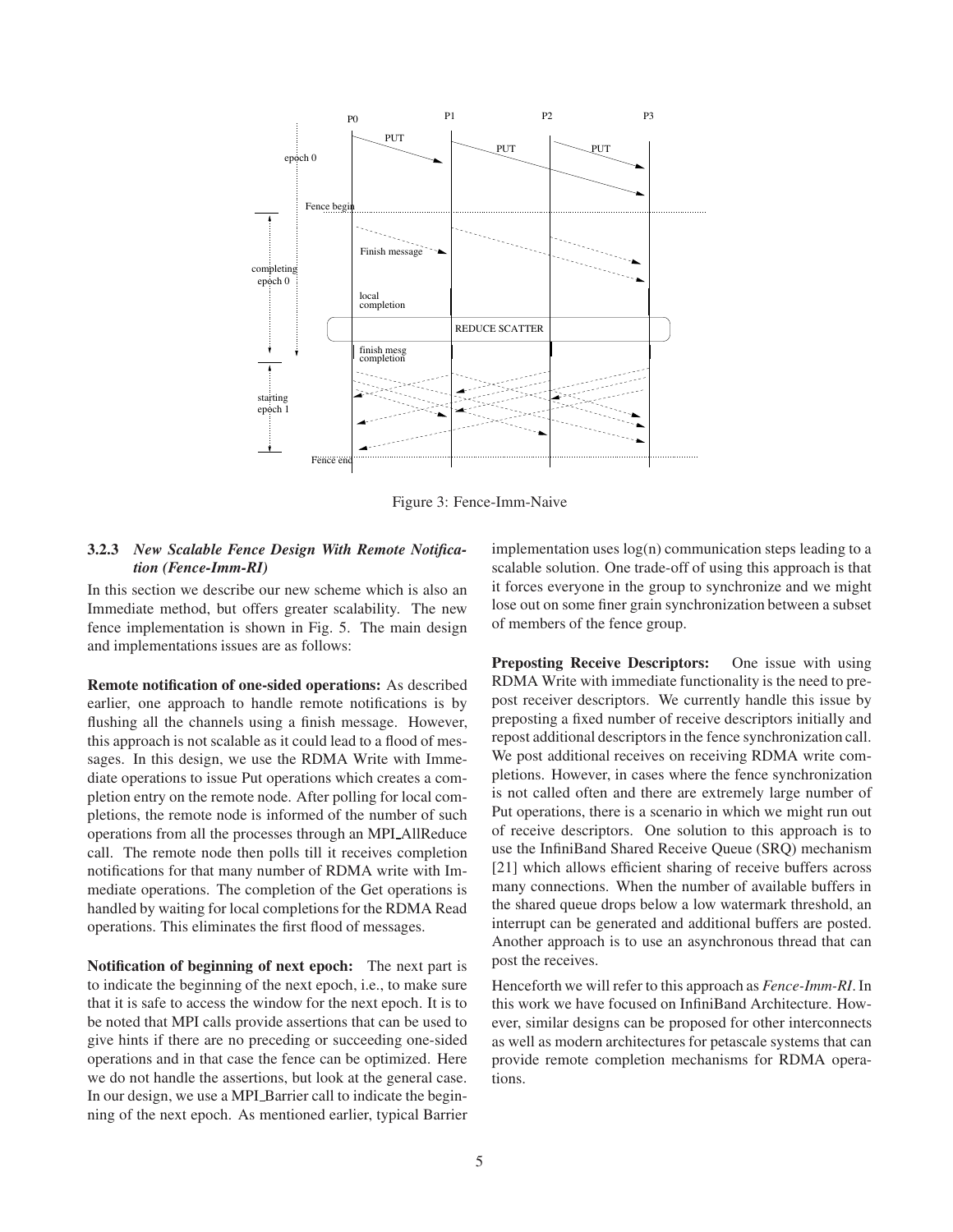

Figure 4: Optimized Design (Fence-Imm-Opt)

### **4** *Experimental Results*

In this section we present the experimental evaluation of the different fence designs. We characterize the performance of the proposed designs with the different micro-benchmarks representing various communication patterns.

#### **4.1** *Experimental testbed*

Our experimental testbed is a 64 node (512-core) Intel cluster. Each node of our testbed is a dual processor (2.33 GHz quad-core) system with 4 GB main memory. The CPUs support the EM64T technology and run in 64 bit mode. The nodes support 8x PCI Express interfaces and are equipped with MT25208 HCAs with PCI Express interfaces. A Silverstorm 144 port switch is used to connect all the nodes. The operating system used is RedHat Linux AS4. All the experiments are run with one process per node configuration.

#### **4.2** *Methodology*

In this section we describe the methodology for our evaluation. First we demonstrate the overlap capabilities of one sided based implementations as compared to one sided communication over two sided based implementations. Next, we focus on the synchronization overhead of our new Fence-Imm-RI design comparing it with implementations through a set of micro benchmarks and finally we compare the different designs for a Halo communication pattern benchmark.

#### **4.2.1** *Overlap*

In this section we demonstrate the overlap potential for our one-sided immediate approaches compared with the two sided implementation. Each process issues Put calls to its neighbor between two fence synchronization calls. Increasing amount of computation is inserted after the Put call and before the second fence call. The overlap is measured as the amount of computation that can be inserted without affecting the overall latency. The experiment was run for varying message sizes. The results are shown in Fig. 6. We observe that the two sided Deferred implementation shows virtually no overlap. This is expected because all the Put operations are deferred and issued inside the second fence and hence there is no scope for overlap. Whereas for all the Immediate approaches using one sided implementation good overlap can be achieved for message sizes beyond 16K and close to 90% overlap for message sizes larger than 64k. In the following sections we concentrate on comparing the synchronization overhead of our new fence design (Fence-Imm-RI) as compared to all the other approaches.

#### **4.2.2** *Basic Collectives Performance*

Since the fence designs use some of the collectives in its implementation in order to exchange the number of remote operations as well as to synchronize for the next epoch, we show the baseline performance of the collective operations: Barrier, All-Reduce and Reduce scatter first in this section. This would help us in understanding the performance of various fence designs. Table1 shows the results for up to 64 processes, for these collectives. The All-Reduce and Reduce scatter numbers are shown for 256 bytes message size. These collectives show good scalability with 40-50 usecs latencies on 64 processes.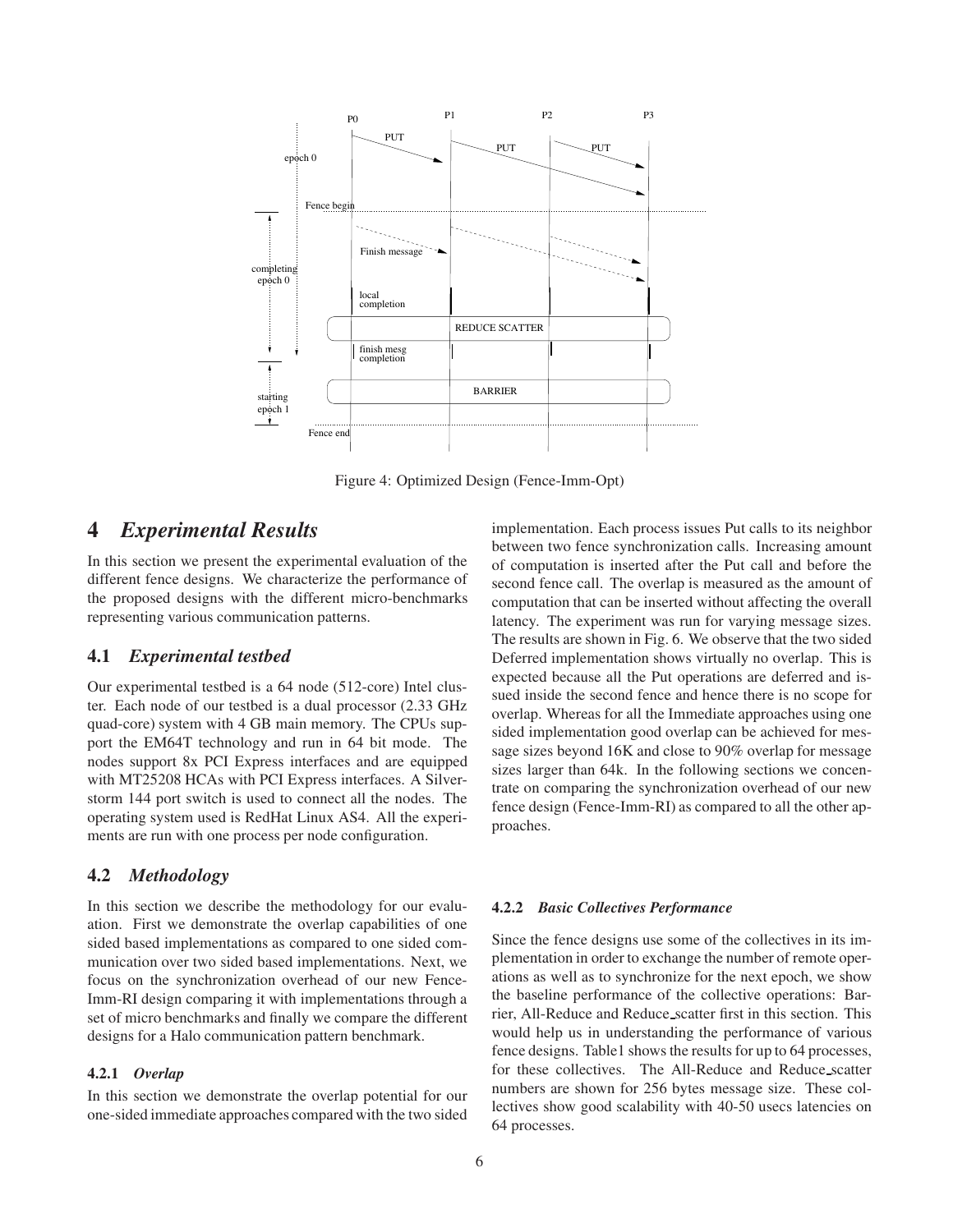

Figure 5: New design (Fence-Imm-RI)



| <b>Numprocs</b> | Barrier | Allreduce | Reduce_Scatter |
|-----------------|---------|-----------|----------------|
|                 | 3.66    | 7.75      | 6.84           |
|                 | 10.79   | 13.78     | 11.27          |
|                 | 18.65   | 20.9      | 16.26          |
| 16              | 27.21   | 30.34     | 21.99          |
| 32              | 37.89   | 43.15     | 29.19          |
|                 | 44.13   | 51.9      | 33.18          |

Table 1: Basic Collectives Performance (usecs)

#### **4.2.3** *Fence Synchronization Performance*

In this section we evaluate the performance of the fence alone without any one-sided communication operations. This measures the overhead involved in a fence synchronization. The results are shown in Fig. 7. Since there are no data transfer operations, there is no overhead of the data messages in terms of local and remote completions for one-sided operations. We still need to use the collectives to inform the other processes that the fence can complete and also that the next fence epoch can begin. The Fence-Imm-Naive performs the worst, because of the all pair-wise synchronization happening to indicate the end of the epoch. The Fence-Imm-Opt and Fence-Imm-RI perform close to each other since both of them use Barrier to indicate the start of next epoch. The Fence-Imm-Opt performs slightly better than the Fence-Imm-RI, the reason for this is because the Fence-Imm-Opt uses Reduce Scatter collective as opposed to the AllReduce collective used by the Fence-Imm-RI scheme. From Table1 we can see that the Reduce Scatter collective has a lower latency than that of AllReduce. We see that the Fence-Def which uses the two sided approach performs the best, since it does not need to use additional collective to indicate the start of an epoch.

#### **4.2.4** *Fence Synchronization with Communication Performance*

In the previous section, we evaluated the different schemes for just the fence synchronization overhead. In this section we evaluate the scalability of our fence implementations with communication operations which is more reflective of usage in a one-sided application. First we evaluate the performance of fence with a single Put of 16 bytes message size issued by all the processes. The results are shown in Fig. 8. For this pattern, we observe that Fence-Imm-Naive performs very badly. However it is interesting to compare the performance of Fence-Imm-Opt and Fence-Imm-RI. We now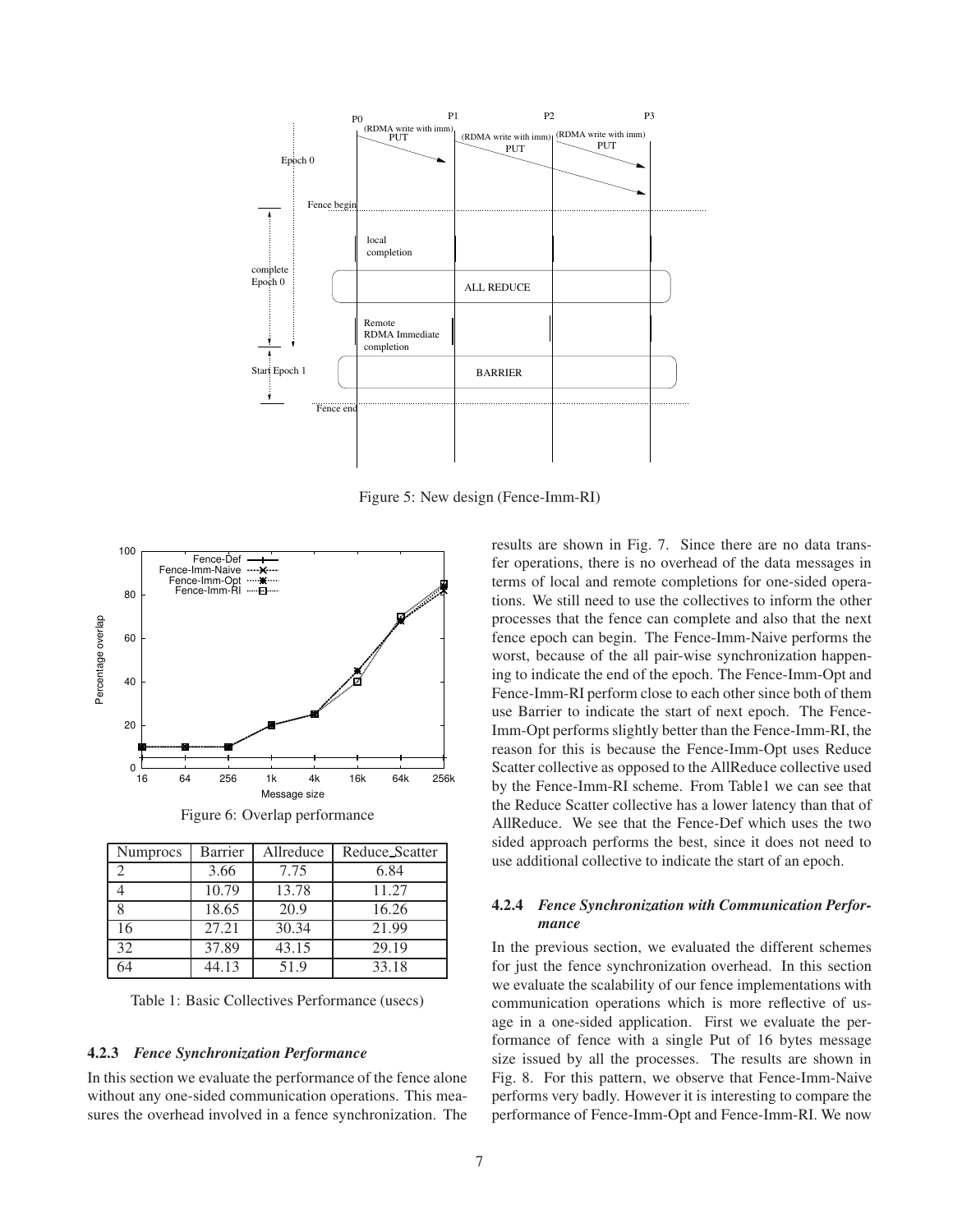

Figure 7: Fence Performance for Zero Put



Figure 8: Fence Performance for Single Put

see that the Fence-Imm-RI outperforms the Fence-Imm-Opt scheme. The reason for this is the Fence-Imm-RI relies on the hardware RDMA-Write with immediate for remote completions, whereas the Fence-Imm-Opt has to issue completion messages which increases the overhead. This difference is magnified further in the next experiment where each process issues Puts to 8 neighbors and hence the number of completion messages increases further for the Fence-Imm-Opt. The results for this experiment is shown in Fig. 9. The two-sided approach still performs the best because it has lower overhead for small messages and can combine the data transfer and synchronization message. But it needs to be noted that it has poor overlap capability.

#### **4.2.5** *Halo Exchange Communication Pattern*

Scientific applications often communicate in a regular pattern. Halo exchange of messages is a very popular model in which each node communicates with a fixed number (4, 8, 26, etc) of neighbors. These usually correspond to the parallel processing of multi-dimensional data in which each compute process handles a certain section of this data set. The neighbors exchange messages to handle border conditions. This communication pattern is more representative of real world applications. We simulate this halo exchange pattern for 4 and 8 neighbors and evaluate the two schemes. Every process



Figure 9: Fence Performance for Multiple Puts

initiates the one-sided operation with its neighbor and simultaneously performs a fixed amount of computation.

The results for 4 and 8 neighbors are shown in Fig. 10(a) and Fig. 10(b), respectively. Here we observe that our new Fence-Imm-RI scheme outperforms all the other schemes. All the immediate approaches have good computation/ communication overlap, whereas the two-sided deferred approach has very poor computation/communication overlap. The Fence-Imm-RI has reasonably low synchronization overhead and very good computation/communication overlap and hence shows the best performance.

# **5** *Related Work*

There are several studies regarding implementing one-sided communication in MPI-2. Some of the MPI-2 implementations that support one-sided communication are MPICH2 [3, 11], OpenMPI [4], WMPI [17], NEC [23], SUN-MPI [6].

Designs and optimizations to implement fence synchronization for MPI-2 one-sided communication using deferred approach are discussed in [22]. The NEC implementation [23] uses Allreduce and Barrier to implement fence synchronization. However they do not use RDMA Write with Immediate mechanism for remote notifications. The RDMA Write with Immediate mechanism has been explored in [15] for designing MPI Alltoall over InfiniBand. In our work we are using this mechanism to design a scalable fence synchronization using RDMA capabilities of the network. Besides MPI, there are other programming models that use one-sided communication. ARMCI [19], GASNET [5] and BSP [8] are some examples of this model.

# **6** *Conclusions*

Remote completions for one-sided operations pose challenges for implementing synchronization operations. In this paper we analyzed a set of different design choices for implementing fence synchronizations on modern iterconnects. We proposed a scalable design for implementing fence synchroniza-